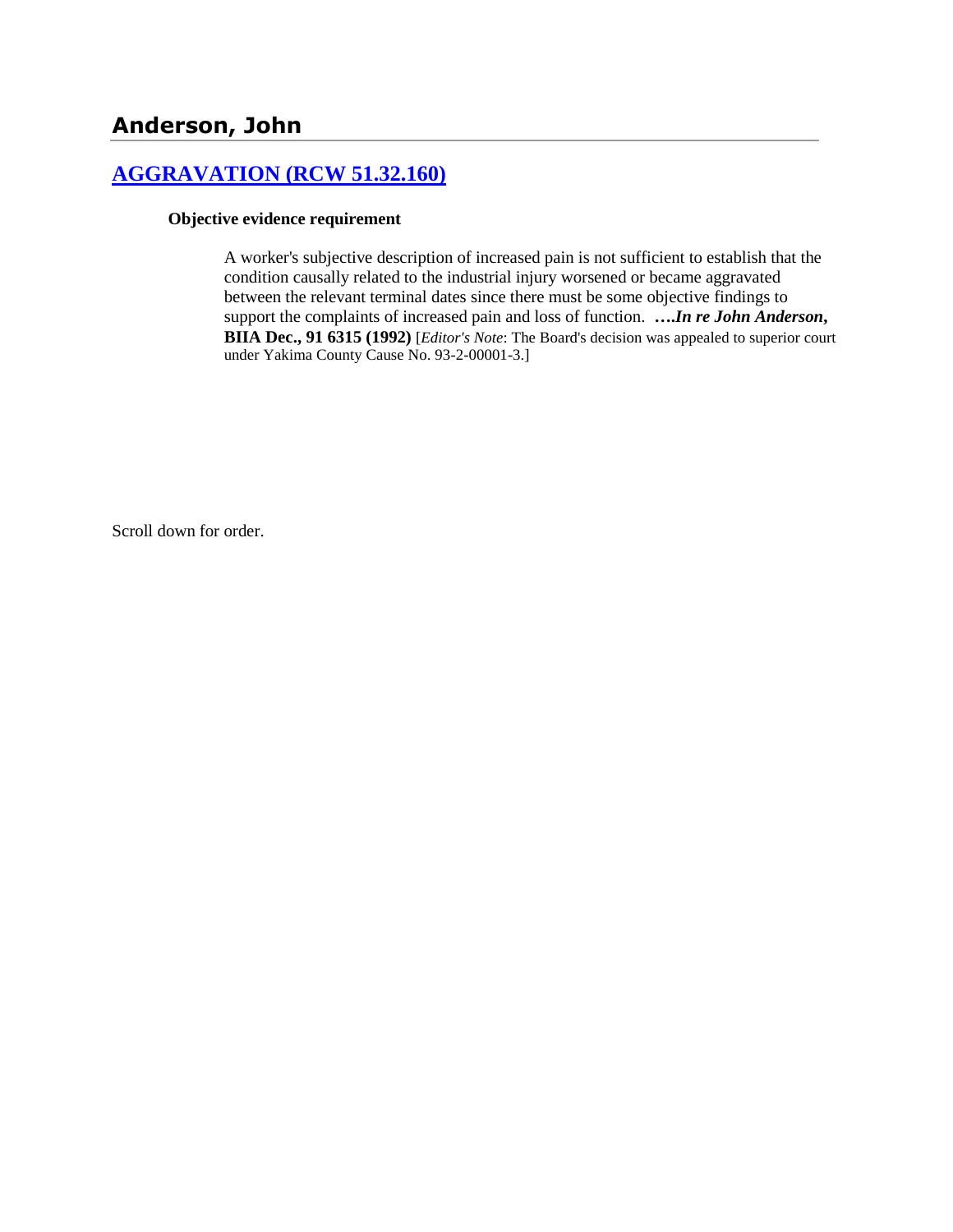### **BEFORE THE BOARD OF INDUSTRIAL INSURANCE APPEALS STATE OF WASHINGTON**

**)**

**IN RE: JOHN F. ANDERSON ) DOCKET NO. 91 6315**

**CLAIM NO. G-739449 ) DECISION AND ORDER**

APPEARANCES:

Claimant, John F. Anderson, by Prediletto, Halpin, Scharnikow, Bothwell & Smart, P.S., per Darrell K. Smart, Attorney, and Cindy Ward, Paralegal

Employer, Charley Storms None

Department of Labor and Industries, by Office of the Attorney General, per Robert S. Young, III, and David Trick, Assistants

This is an appeal filed by the claimant on November 21, 1991 from an order of the Department of Labor and Industries dated October 30, 1991 which affirmed a Department order dated June 3, 1991. The June 3, 1991 order determined that treatment was no longer necessary and closed the claim with time loss compensation as paid through April 19, 1990 and with no additional permanent partial disability award. **AFFIRMED**.

# **DECISION**

Pursuant to RCW 51.52.104 and RCW 51.52.106, this matter is before the Board for review and decision on a timely Petition for Review filed by the Department of Labor and Industries to a Proposed Decision and Order issued on June 29, 1992 in which the order of the Department dated October 30, 1991 was reversed and the matter remanded to the Department with instructions to pay additional time-loss compensation for the period April 19, 1990 to October 30, 1991, and to declare the claimant permanently totally disabled as of October 30, 1991 and to provide him with all benefits attendant to that status.

The Board has reviewed the evidentiary rulings in the record of proceedings and finds that no prejudicial error was committed and said rulings are hereby affirmed.

The Proposed Decision and Order found that there was a worsening of Mr. Anderson's condition related to his April 25, 1975 left foot industrial injury, between the terminal dates of February 6, 1981 and October 30, 1991, and that as of the latter date he was permanently totally disabled as a result of the industrial injury. On the other hand, it also found that there was no greater permanent partial disability in Mr. Anderson's lower left leg on October 30, 1991, than that which existed on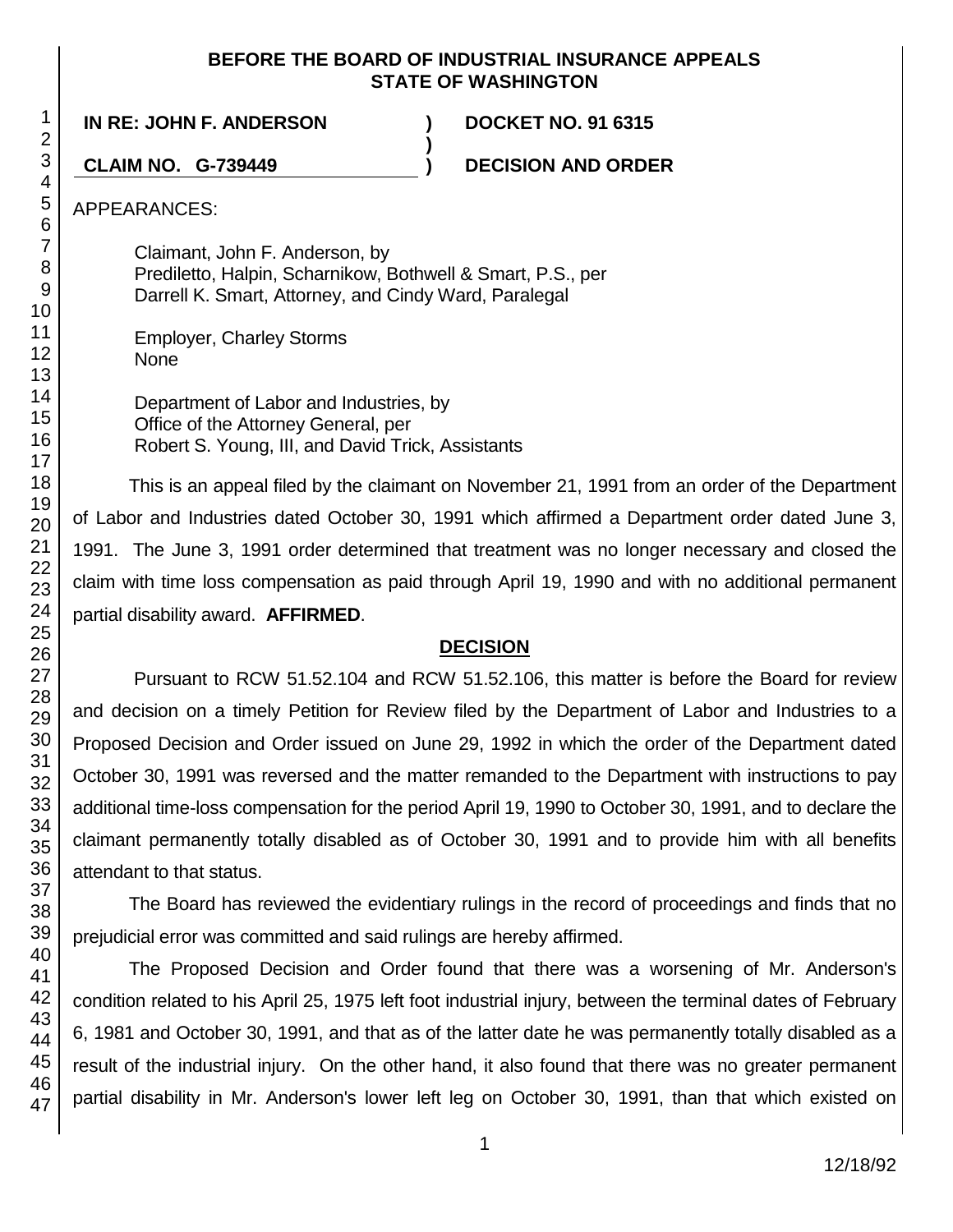February 6, 1981. We have granted review because we disagree with the analysis set forth in the Proposed Decision and Order regarding the aggravation of the condition associated with the industrial injury. We believe Mr. Anderson has failed to establish objective evidence of permanent worsening of his condition related to that injury.

Mr. Anderson had a serious crushing injury to his left foot in 1975. As a result, he underwent a number of surgeries to fuse all of the bones in the left foot. He has no movement in the foot, although he has complete use of his ankle. Following the first closure of the claim in February 1981, he returned to gainful employment driving a school bus and performing other physical labor associated with his farm. In December 1989 he stepped down from a hay bale and hyperextended his left ankle, temporarily aggravating the left foot condition. His claim was reopened, at the discretion of the Director, by order dated March 29, 1990, effective as of December 11, 1989.

The initial medical evaluation of Mr. Anderson's left foot after the December 1989 incident indicated a possible failure of the fused joints. However, x-rays confirmed that there was no failure of the original fusion. Mr. Anderson continues to complain of severe pain in the foot following the incident involving stepping down from the bale of hay. He testified that he currently uses a crutch between 80 and 90 percent of the time.

We agree with the industrial appeals judge that there are no objective findings on clinical examination to support Mr. Anderson's complaints of increased pain and loss of function. The Proposed Decision and Order relies on Wilber v. Dep't of Labor & Indus., 61 Wn.2d 439 (1963) to conclude that objective worsening is established if the worker's subjective complaints have objective support on clinical examination. While we agree that this is an accurate summation of the analysis used in Wilber, we do not believe the medical evidence in this case is sufficient to objectively support Mr. Anderson's subjective increased complaints.

In Wilber, the worker complained of pain which was confirmed on clinical examination. Mr. Wilber had a ruptured spinal disc. His complaints of pain and disability were supported by the "symptoms disclosed by the physicians on clinical examination," including a "lessening of the achilles reflex in the left foot" which is a "classic symptom of a ruptured disc." "In fact, the complaints were the classical manifestations uniformly found in cases of unrepaired ruptured intervertebral discs". Wilber, at 446 and 449. On those facts, the court in Wilber found objective worsening of Mr. Wilber's condition. But the court stressed that it is the "peculiar facts" of each case which must be considered.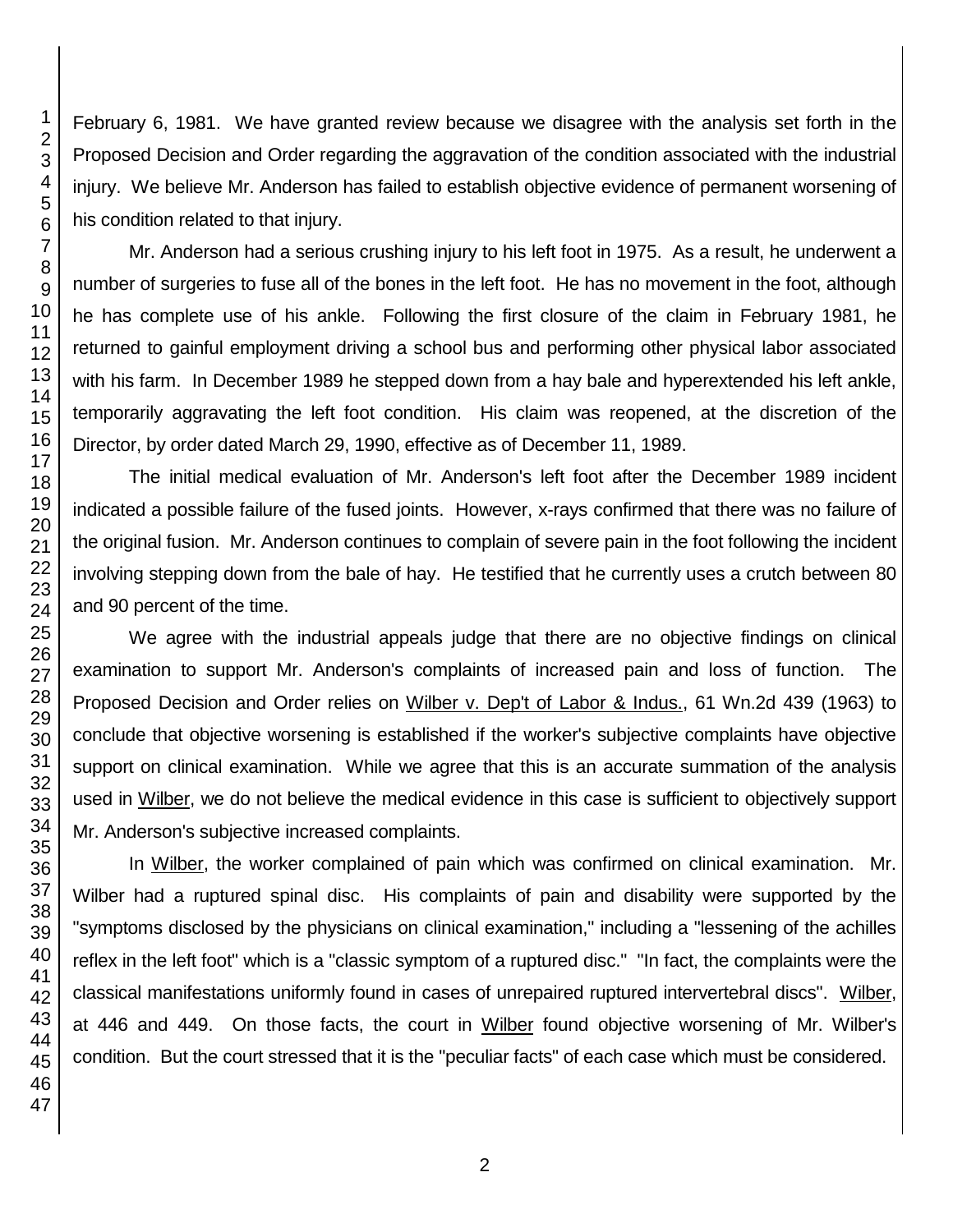We do not believe Wilber stands for the proposition that increased permanent disability is necessarily established, in all cases, where the worker complains of worsened pain and function and the examining physicians agree that the worker is less capable because of the worsened pain and function claimed by the worker, absent some objective confirmation of those complaints.

We believe that when the rationale of Wilber is applied to the facts involving Mr. Anderson, the correct question we must answer is, "What increased complaints by Mr. Anderson were objectively verified by symptoms disclosed by the physician's clinical examination?" However, the Proposed Decision and Order takes a different approach. The Proposed Decision and Order asks, "Does the worker have increased subjective complaints?" If the answer is yes, then the next question was, "Does the doctor agree that the worker has increased subjective complaints?" If the answer is yes to the second question, then, according to the rationale set forth in the Proposed Decision and Order, there is objective worsening. We do not believe that this is the correct interpretation of Wilber.

Mr. Anderson complains of increased pain and loss of function associated with the left foot. Both physicians who testified, Dr. Jack C. Irwin and Dr. A. J. Myers, believe that Mr. Anderson has increased pain and loss of function, as subjectively described by Mr. Anderson. But nothing in their clinical examinations verify the complaints of increased pain or loss of function. The objective conditions associated with Mr. Anderson's left foot impairment as of the time of re-closure of the claim in October 1991 are the same as when this claim was originally closed in 1981. It is true that there was one objective increased finding shortly after the December 1989 aggravating incident, namely, some swelling in Mr. Anderson's left foot. This finding, along with suspicion of failure of the fusion of the foot joints, no doubt justified the reopening of the claim for treatment and evaluation of the status of the fusion, and payment of temporary disability compensation for about four months. However, the swelling was clearly temporary, the foot fusion was still solid, and thereafter through closure of the claim in 1991, there were no objective findings supporting increased permanent disability. Mr. Anderson has failed to establish any objectively verifiable changes in his disability so as to show entitlement to increased permanent disability benefits. Dinnis v. Dep't of Labor & Indus., 67 Wn.2d 654 (1965).

After consideration of the Proposed Decision and Order and the Petition for Review filed thereto, the Claimant's Response to Petition for Review, and a careful review of the entire record before us, we are persuaded that the Department order of October 30, 1991, which affirmed a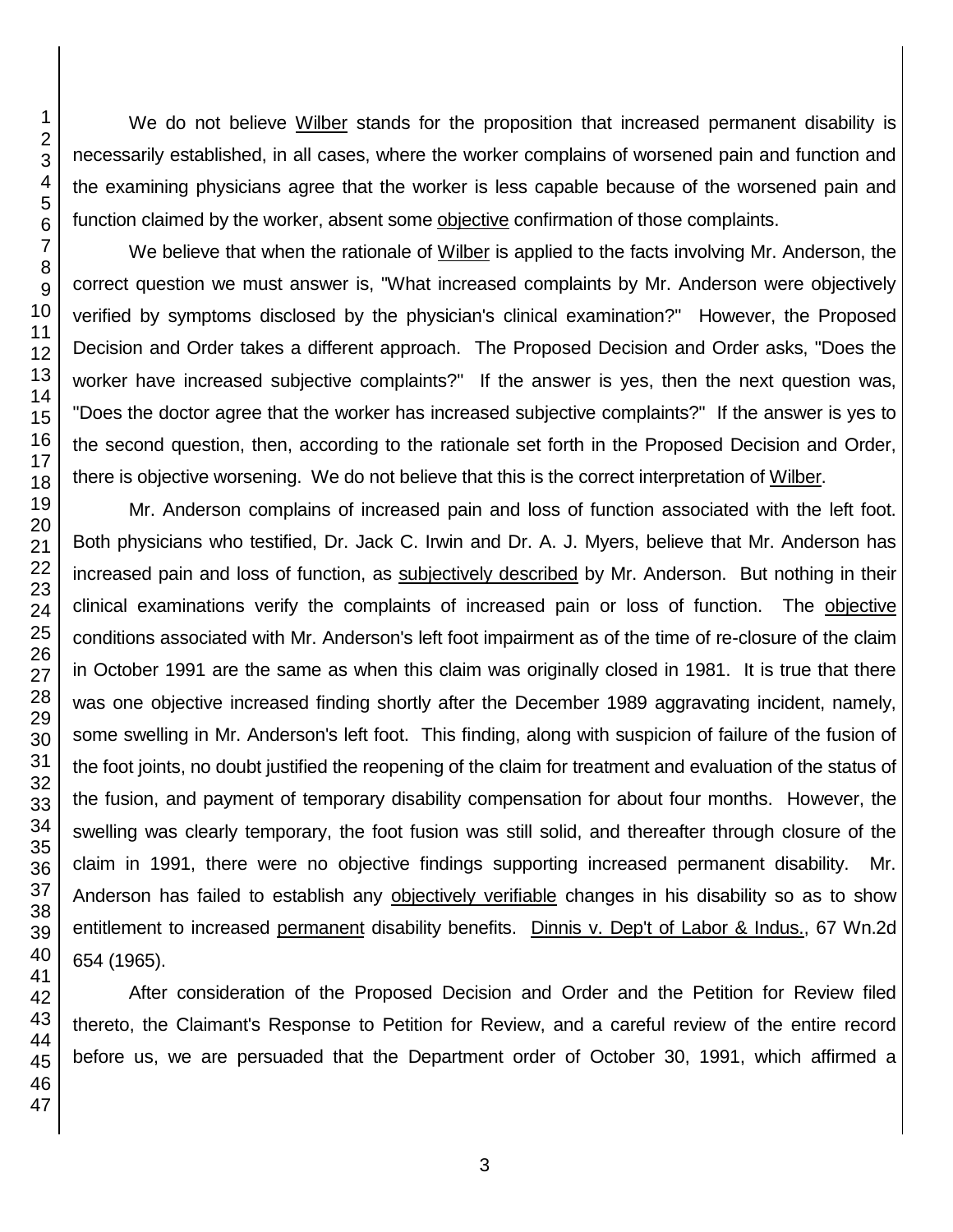Department order dated June 3, 1991 which closed the claim with no additional permanent partial disability, is correct and should be affirmed.

# **FINDINGS OF FACT**

1. John F. Anderson, claimant, filed an application for benefits on June 2, 1975, alleging that he injured his left foot on April 25, 1975, during the course of his employment with Charley Storms. The claim was allowed and assigned number G-739449.

On February 6, 1981, the Department of Labor and Industries closed the claim with an award for permanent partial disability for 88% of the amputation value of the left leg below the knee joint.

Claimant filed an application to reopen the claim because of aggravation of condition on January 24, 1990. On March 29, 1990, the Director waived the statute of limitations, and the Department reopened the claim effective December 11, 1989, for medical benefits. Time loss compensation was paid for the period December 11, 1989 through April 19, 1990. The Department closed the claim, by order dated June 3, 1991, without additional award for permanent partial disability. Following timely protest, the Department affirmed this order by order dated October 30, 1991.

On November 21, 1991 the claimant filed a notice of appeal with the Board of Industrial Insurance Appeals. The Board issued an order granting the appeal on December 23, 1991.

- 2. On April 25, 1975, during the course of his employment with Charley Storms, John F. Anderson injured his left foot when it was run over by a spray trailer. Mr. Anderson suffered bone fractures in his left foot, resulting in a fusion of the bones of the left foot.
- 3. As of February 6, 1981, Mr. Anderson's condition causally related to the industrial injury of April 25, 1975 was status-post triple arthrodesis, was fixed and stable and his permanent partial disability was equal to 88% of amputation value of the left leg below the knee joint.
- 4. On December 10, 1989, while stepping down from a hay bale, claimant hyperextended his left ankle, temporarily aggravating the conditions with his left foot, and requiring treatment and necessary medical evaluation. Such temporary worsening subsided within several months thereafter.
- 5. Between February 6, 1981 and October 30, 1991, Mr. Anderson's left foot condition did not worsen or become aggravated on a permanent basis.
- 6. As of October 30, 1991, Mr. Anderson was not in need of further medical treatment, and his condition of the left foot causally related to the industrial injury of April 25, 1975 was again fixed and stable and best described as equal to 88% of the amputation value of the left leg below the knee joint.